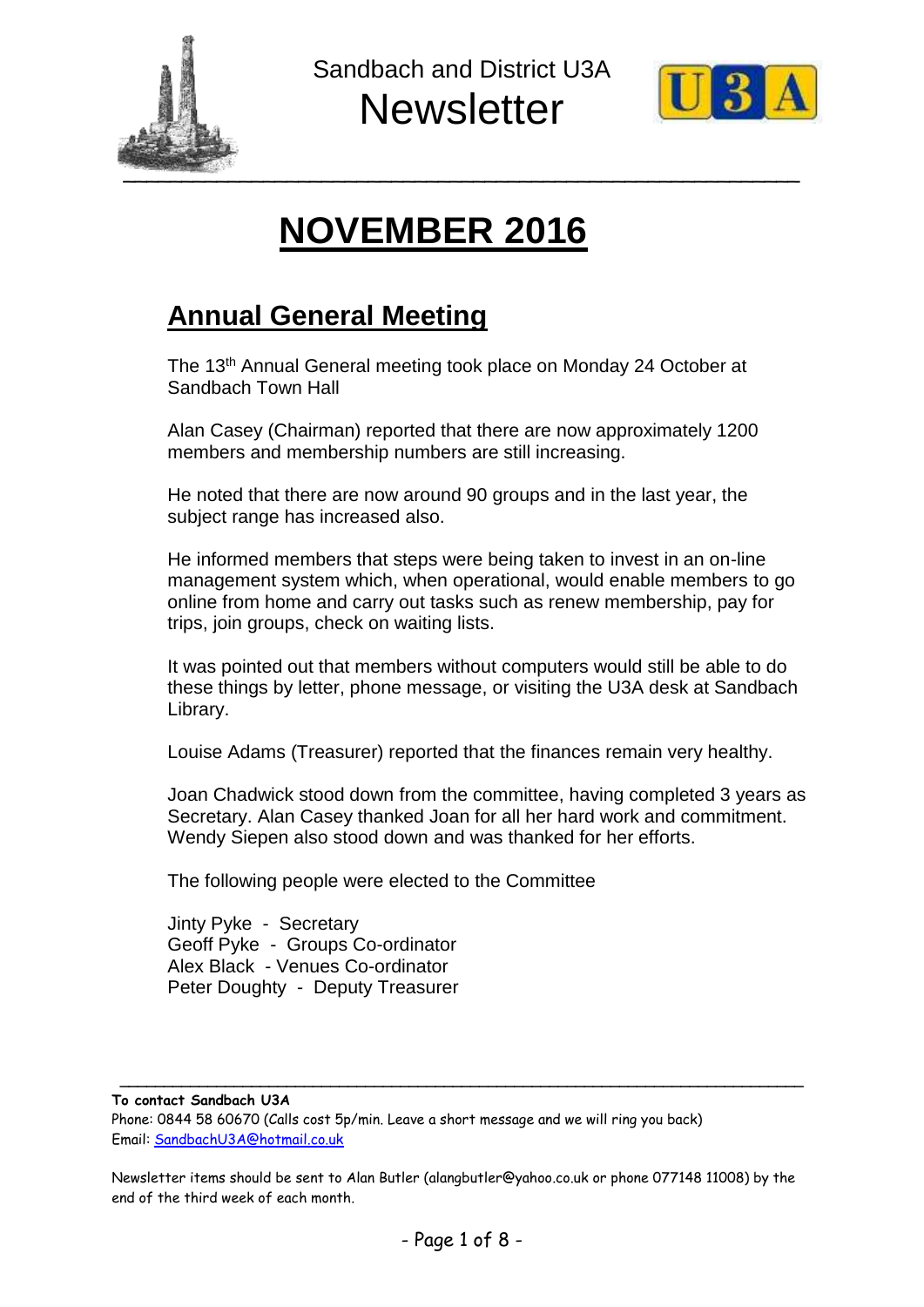# **Golf Charity Day**

Sandbach U3A golf group organised a charity day in aid St Luke's Hospice at Malkins Bank Golf Club on 21st September and raised over £2,450 from the event.

The organisers thanked Poole Alcock LLP for their sponsorship, Sandbach Town Council for their promotional grant and Barclays Bank for fund matching the Tombola on the day and the individuals and local businesses for the donation of Tombola prizes.

St Luke's Hospice thanked Malkins Bank GC for hosting the event.

Pictured holding the cheque are Jeff Diggle, leader of the U3A golf group, Alex Heller, golf professional at Malkins Bank and Judith Cadwallader , chairman of the Sandbach Support Group for St Luke's Hospice together with members from the U3A, St Luke's and MBGC.

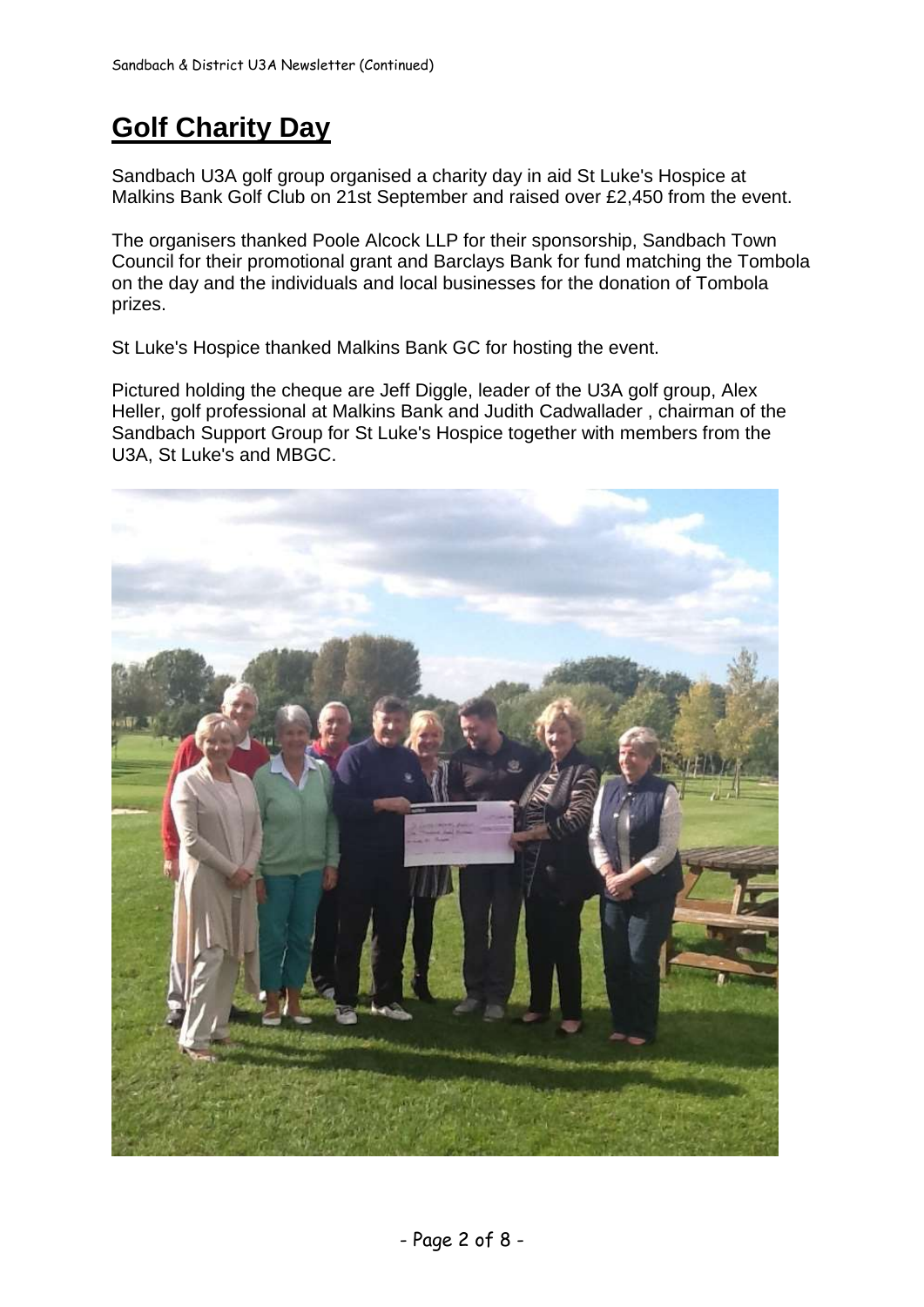# **Theatre Trip to Sweet Charity**

Sunday 8th January 2017 at Royal Exchange Theatre, Manchester

A coach will leave the Military Arms in Sandbach at 9.30am allowing time for shopping and lunch before the 2.30pm matinee performance.

We will return to Sandbach at the end of the performance. The cost is £34 including theatre ticket, coach fare and driver's tip.

Tickets will be on sale:

- at the U3A library desk on Wednesday 24th October 9.30am 11.30am
- at the Members' meeting on Monday 7th November
- at the U3A Library desk 9<sup>th</sup> November 9.30am 11.30am

### **Creative Writing**

At a recent meeting the group was highly entertained by a piece written by Sheila Leslie and it is reproduced here for you to enjoy.

The group had randomly chosen 2 characters, 2 places and 2 objects from a list provided and everyone then had to write a piece including all these.

The list was: doctor, shoplifter, wooden spoon, carving knife, mountain top and job centre! As you can see that looked to be quite a challenge but everyone rose to it wonderfully and Sheila's story encapsulated it all seamlessly whilst providing an entertaining and believable narrative.

### **Jinty Pyke, Leader, Creative Writing**

### **Putting it right**

"I'm a Doctor for goodness sake, what's the matter with me?" Ruth stared transfixed at the wooden spoon now looking alien and out of place as it lay there on the kitchen table, inert and useless. No not useless, she struggled to put her thoughts into words. A wooden spoon wasn't useless; on the contrary, it was almost a necessity in the kitchen, but why oh why had she been so stupid? What had induced her to pick it up and slip it into her bag? She closed her eyes, she felt physically sick as wave after wave of nausea swept over her like a giant tsunami. She tried to excuse herself; after all it wasn't The Crown Jewels.

"I'm a doctor," she repeated. She could feel her face burning with shame, her anxiety level rocketing way above any scale imaginable. "I'm a shoplifter not a doctor, I'm a thief."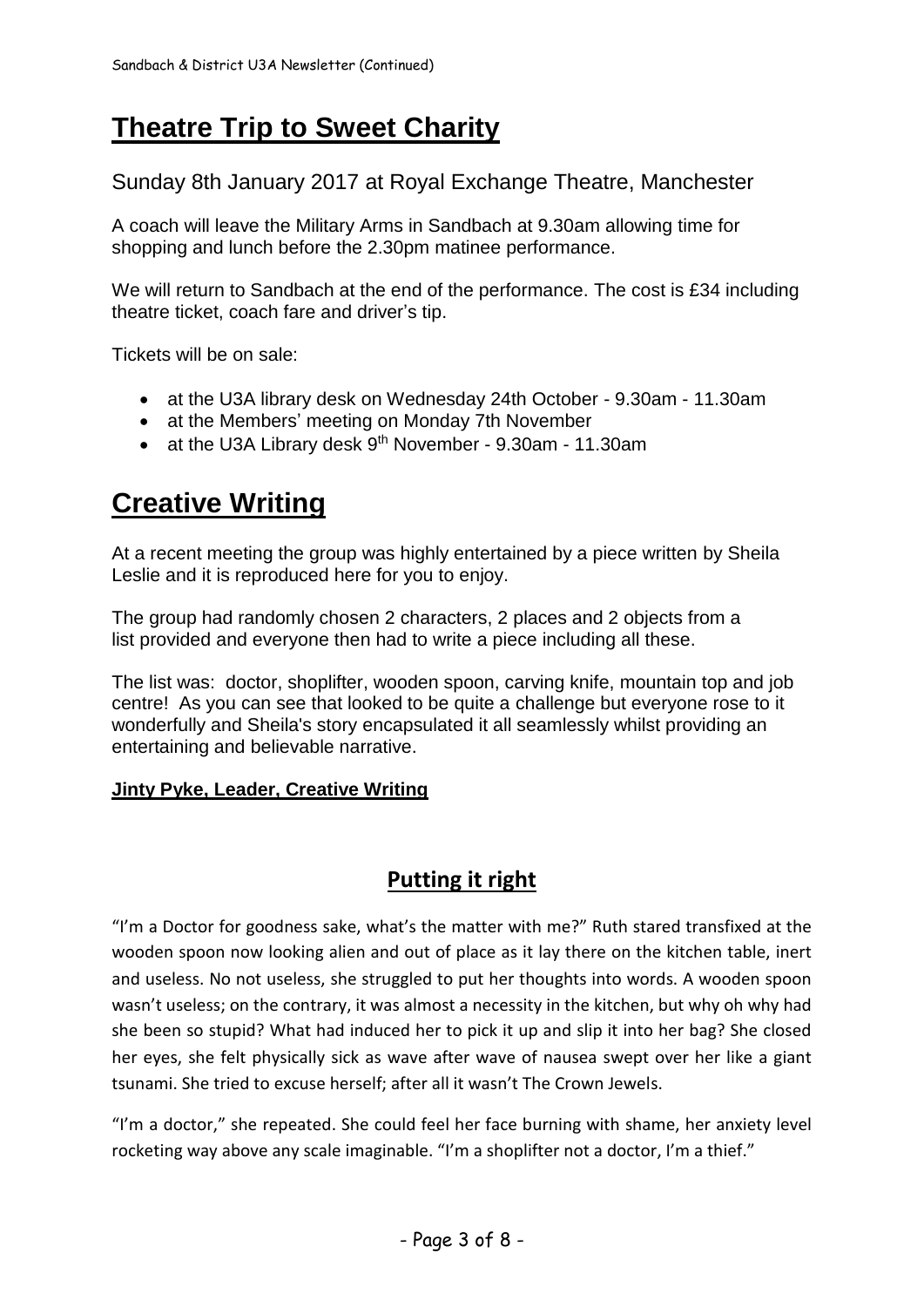The door bell rang. Ruth snatched up the spoon and quickly thrust it into the cutlery box. She stood up, her legs suddenly felt like jelly as, heart pounding, she walked down the hall to open the front door.

Sergeant O'Riley stood there, note pad in hand, pencil poised and clearly ready for action. Ruth stared at him mesmerised, that was quick, she panicked, and I've only just walked in.

"I saw you earlier in your friends kitchen shop" he continued "what's it called now?"He rubbed his chin thoughtfully "oh yes The Wooden spoon. The wife loves it. She says that it's just the boost the village needed, somewhere with a bit of class. Sell every piece of modern kitchen equipment imaginable, from coffee makers and bread makers right down to the humble wooden spoon" Ruth winced, he knows, she felt her blood pressure rise, her mouth felt dry and she could feel the bile rising in her throat. Oh the shame, what would the neighbours think and the church parishioners let alone her patients and colleagues at the surgery. Ruth Morgan, shoplifter, ex pillar of society. O'Riley's face registered concern "Are you alright Ruth, you look terrible, anyone would think that I'd come to arrest you. I've called round to remind you that it's your turn to do the church flowers this weekend, and I need to make a note of the days you might be able to supervise the first aid classes at Cressy Road Juniors. I don't know how you do it Ruth. It's as if you throw everything in a big pot, stir it round with a big wooden spoon, and somehow the jobs still get done. You're like Wonder Woman. I saw your little sister earlier" he continued "I think she's in love, spooning away with that tall spotty kid from number eleven." Ruth's eyes glazed over, why did he keep referring to spoons?

"Well I'd better be on my way before the Chief accuses me of wasting time, and I find myself queuing up at the Job Centre".

Ruth turned and went back into the kitchen. She opened the cutlery drawer and carefully avoiding the spoon, took out the carving knife and a loaf from the cupboard, and proceeded to hack at it with unnecessary vigour. It was no use, she had to do something to redeem her crime. The telephone's shrill ring interrupted her thoughts. Startled, her heart rate went into overdrive; she picked up the receiver and with closed eyes opened her mouth to speak."Hello" she squeaked

"Hi there my dear friend, I'm after a favour." It was Jess from the kitchen shop. "Are you alright, you sound a bit odd."

"Yes I'm fine" Ruth lied "What kind of favour?"

"Things have absolutely gone mad here, and there's the possibility of me having to nip to the warehouse. Many of the cheaper accessories have simply flown out of the shop, would you believe that I've just sold my last wooden spoon?"

"Really" croaked Ruth "I'm on my way."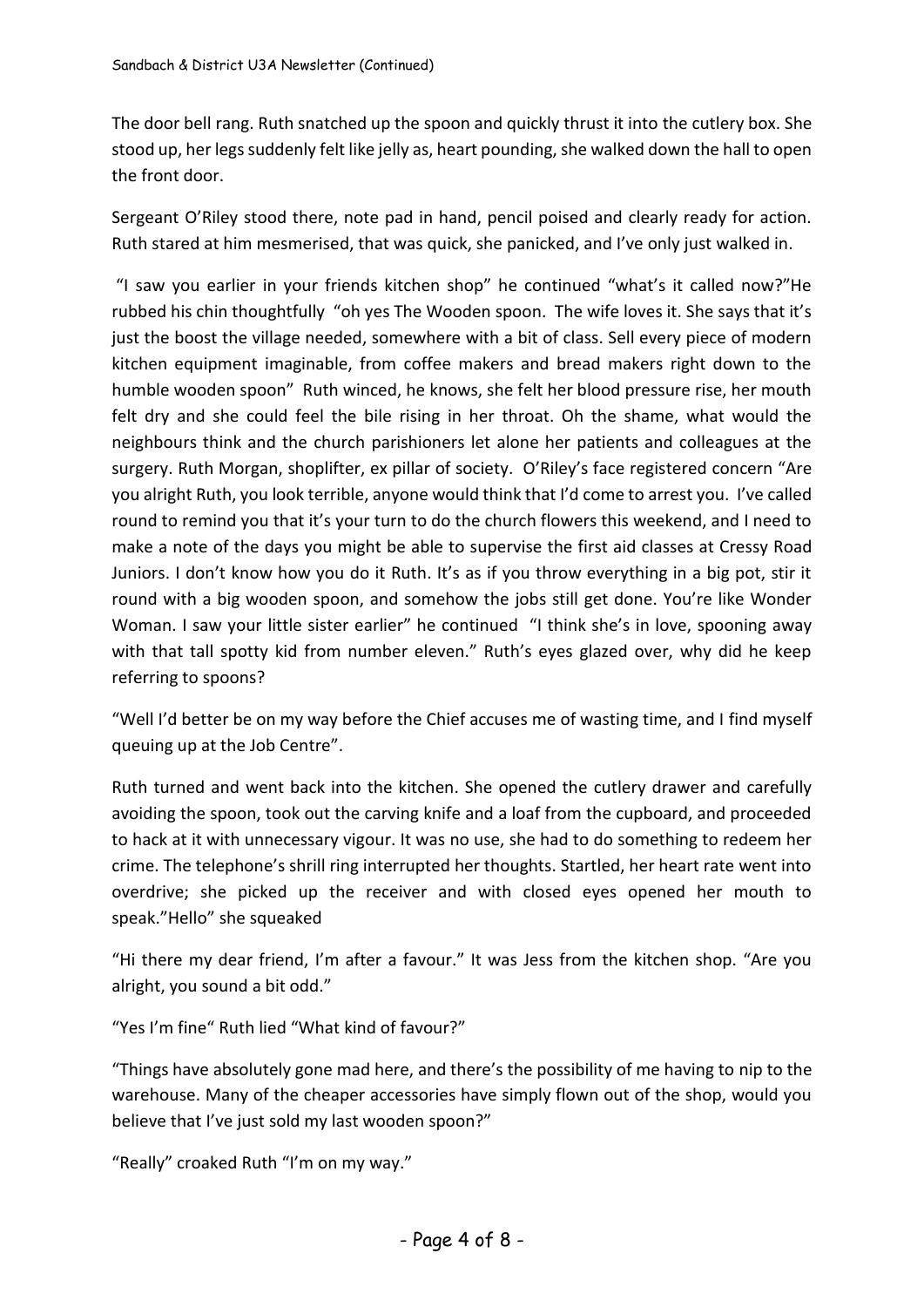Pausing only for a minute to retrieve the wooden spoon out of the drawer, she slipped on her coat and walked the few hundred yards to the shop. It was indeed buzzing; the opening bargain offers had proved a huge success.

"Man the till please Ruth," Jess called out to her friend as she wrestled to pack a soup maker back into its original box.

Placing her bag on the floor, Ruth took her place behind the till.

"Stop dawdling Grace," a very frustrated mother approached her, juggling a miscellany of bits and pieces which threatened to overflow the basket she was carrying. "Do you know," she began, apparently needing to unburden herself in more ways than one, "of all the things I've managed to buy, you'd think that a shop with a name like "The Wooden Spoon," would actually have one available to purchase. We're off home to make pancakes, and although I can manage, I foolishly promised Grace that she could beat the batter".

Ruth felt a flood of relief; the Angels must be smiling down on her she thought, as she bent down and unnoticed, deftly slipped the spoon out of her bag, and placed it on the counter.

"You're in luck; a customer suddenly decided that it was superfluous to her needs and it hasn't been returned to the shelf, will that do?" Grace's face was wreathed in smiles as she shyly took the wooden spoon and placed it in her mother's basket.

Ruth recognised the little girl as being a pupil at Cressy Street Juniors and couldn't resist adding, "That might just come in handy as a splint sometime at the first aid classes".

Just then she saw Jess approaching. She was smiling broadly, seeing the sudden change in her friend's demeanour. "What's happened to you, you look as though you could climb a mountain top whereas you seemed to be carrying the weight of the world when you came in"?

Ruth shrugged, no, just the weight of a wooden spoon, she thought sighing with relief.

*Sheila Leslie*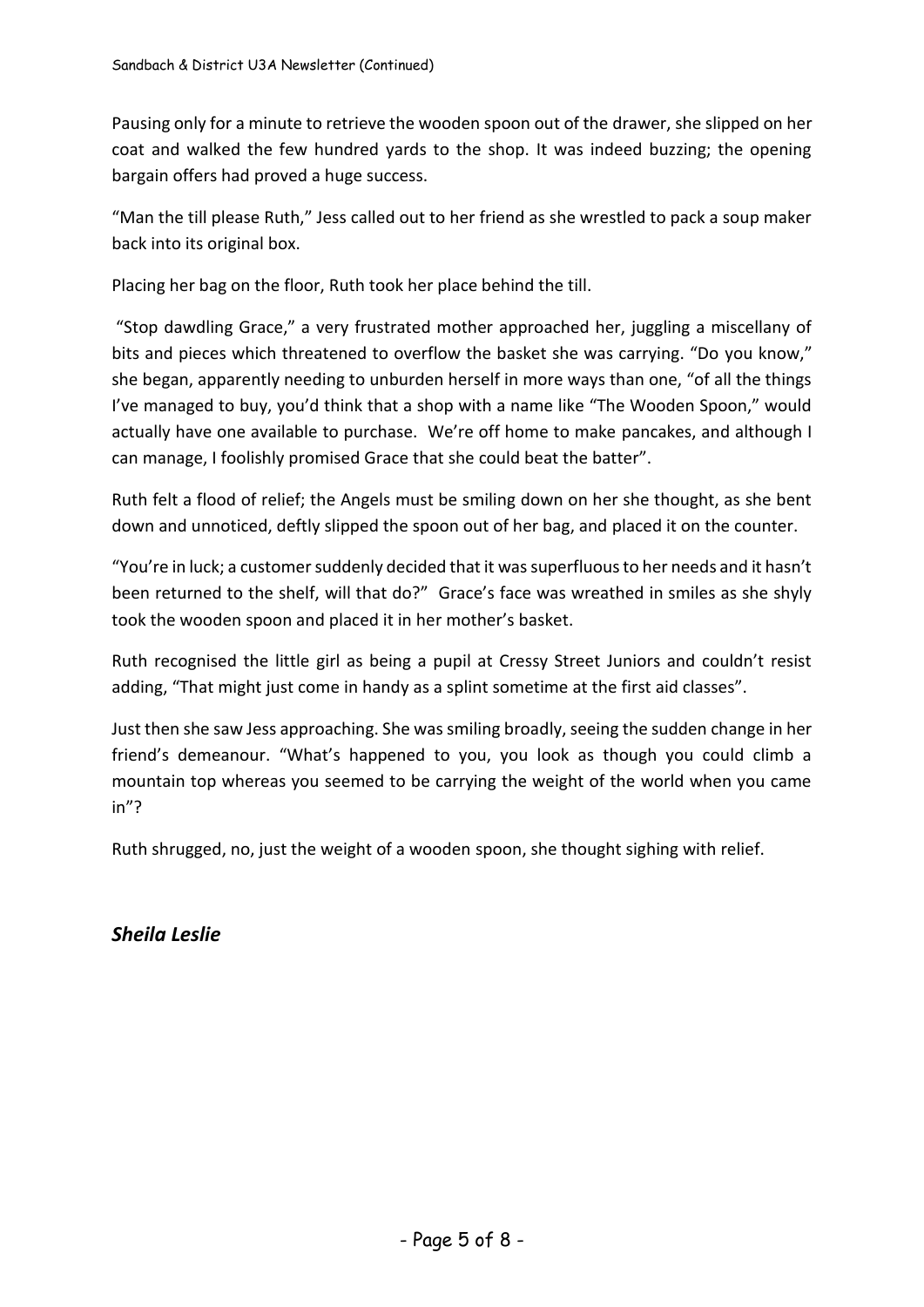# **November Group News**

### **Walking Football**

Are you interested in getting a little more exercise?

We are looking at the possibility of starting a walking football group which will be open to men and women.

The games are short and more about passing the ball than tackles and stamina.. If you think you might be interested or need further information please contact: [groups.co-ordinator@sandbachu3a.org.uk](mailto:groups.co-ordinator@sandbachu3a.org.uk)

#### **Fitness for Men**

There have been some requests for a fitness group just for men. We would like to remind everyone that we already have a very active keep fit group which runs every Friday between September and May at 13:30 to 14:30 in St.Mary's Church Hall. It accepts men and women. If you are interested contact the group leader at [keep.fit@sandbachu3a.org.uk.](mailto:keep.fit@sandbachu3a.org.uk)

#### **Creative Writing**

Jinty still has space on the successful creative writing group which meets on the second Monday in the month at her house. If you would like more information contact Jinty via:

[creative.writing@sandbachu3](mailto:creative.writing@sandbachu)a.org.uk

#### **Painting – Watercolours**

This active group is still seeking somebody to teach and encourage them as their current leader is standing down after 13 successful years. If you think you might be interested in this role please contact me, Geoff Pyke via: groups.co-ordinator@sandbachu3a.org.uk

#### **Peaceful Painting**

A very friendly group who would like more members to join them every other Tuesday afternoon in the Masonic Hall. Contact the group leader via [peaceful.painting@sandbachu3a.org.uk](mailto:peaceful.painting@sandbachu3a.org.uk)

#### **Yoga**

We currently have three Yoga groups and a waiting list for all three. If you like Yoga and would like to run a new group, we would love to hear from you. We already have a suitable instructor but need a U3A member to be the group leader.

Please contact the groups' co-ordinator via: [groups.co-ordinator@sandbachu3a.org.uk](mailto:groups.co-ordinator@sandbachu3a.org.uk)

#### **Geoff Pyke – Groups' Co-ordinator**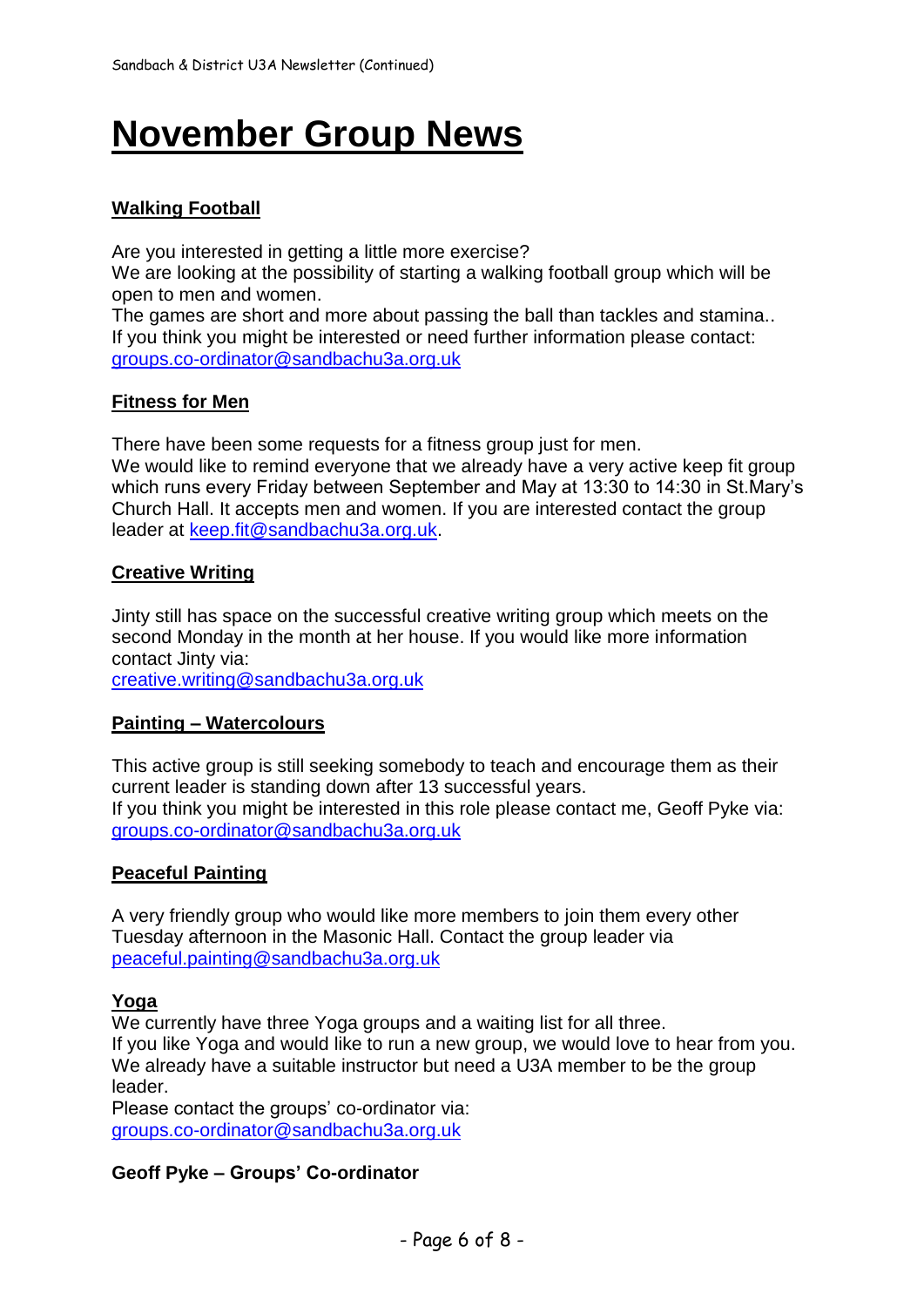# **The Following Groups Currently have Vacancies:**

Anyone interested should contact the appropriate leader (See our website, sandbachu3a.org.uk for further details)

### **Astronomy**

(Mondays 2:00pm - 3:30pm)

**Book Club - Fiction 2 - Monthly** (3rd Tuesday 2:00pm - 3:30pm)

**Book Club - Non Fiction - Monthly** (3rd Monday 2:00pm - 3:30pm)

**Book Club - Science Fiction - Monthly** (3rd Friday 10:00am - 12:00n)

**Bowls - Group 2** (Tuesdays 10:00am - 12:00n)

**Brass Band** (Must have own instrument and be able to read music) (Wednesdays 2:00pm - 4:00pm)

**Country Dancing** (Thursdays 1:30pm - 3:30pm)

**Creative Writing - Monthly** (2nd Monday 10:00am - 12:00n)

**Cycling - Rusty Riders - Duracell - Monthly** (2nd Friday 10:00am)

**Environmental Action - Monthly** (4th Monday 9:30am - 11.30am)

**Geology - Monthly 2** (3rd Thursday 10:00am - Noon)

**Guitar Tuition Beginers (Own Guitar) - Mthly** (3rd Friday 1:30pm - 3:30pm)

**Guitar Tuition Impr'vrs (Own Guitar) - Mthly** (1st Friday 1:30pm - 3:30pm)

**History - 17th Century Studies - Monthly** (1st Wednesday 10:00am - 12:00n)

**History - Interactive Forum** (1st & 3rd Monday 2:00pm - 4:00pm)

**Keep Fit**

(Fridays 1:30pm -2:30pm)

**Latin** (1st & 3rd Tuesday 2:00pm - 4:00pm)